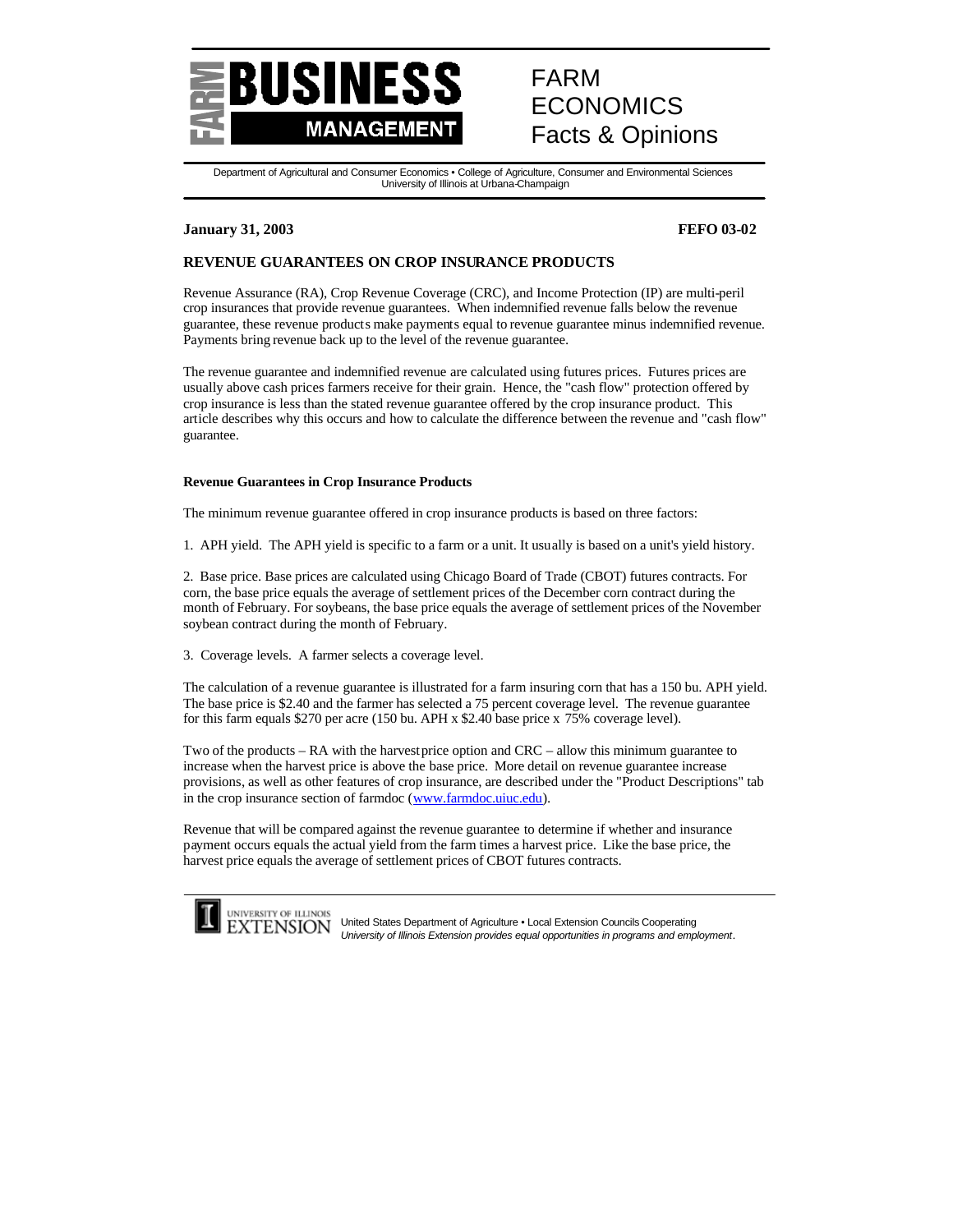#### **Cash Flow Guarantee**

Futures prices typically are above cash prices that farmers receive for grain. The basis (cash price minus futures price) should be used to adjust the revenue guarantee in order to arrive at a more accurate representation of the "cash flow" guarantee offered by crop insurance.

Take the example of a \$270 per acre revenue guarantee based on an 150 bu. APH yield, a \$2.40 base price, and a 75 percent coverage level. Given a \$2.40 fut ure price, the cash price often is \$.20 below t he future price. (See the *Illinois Regional Basis Tool* in the marketing section of *farmdoc* for basis differences around Illinois.) A \$.20 per bu. basis reduces revenue by \$30 per acre. Hence, the \$270 revenue guarantee offered by the insurance products works out to be a "cash flow" guarantee of \$240 per acre (\$270 - \$30).

Worksheet 1 provides a format for calculating cash flow guarantee that considers the basis and the premium of the crop insurance product.

|                               | Example   |  |
|-------------------------------|-----------|--|
| 1. APH yield                  | 150       |  |
| 2. Base price                 | \$2.40    |  |
| 3. Coverage level             | 0.75      |  |
| 4. Minimum revenue quarantee  | \$270.00  |  |
| 5. Insurance premium per acre | \$15.00   |  |
| 6. Basis difference<br>-0.20  | $-$30.00$ |  |
| 7. "Cash Flow" guarantee      | \$225.00  |  |

#### **Worksheet 1. Calculate Cash Flow Guarantee for Revenue Insurance Products.**

(4) Equals line (1) x line (2) x line (3). CRC and RA-HP's guarantee can increase between spring and fall.

(6) Basis equals basis per bu. times APH yield.

(7) Equals line (4) - line (5) + line (6)

Worksheet 1 was used to calculate cash flow guarantees for the above example farm given that it was located in LaSalle County. The *Premium Calculator* at *farmdoc* was used to obtain the premium per acre. Cash flow guarantees are shown in the following table.



UNIVERSITY OF ILLINOIS<br>
EXTENSION United States Department of Agriculture • Local Extension Councils Cooperating *University of Illinois Extension provides equal opportunities in programs and employment.*